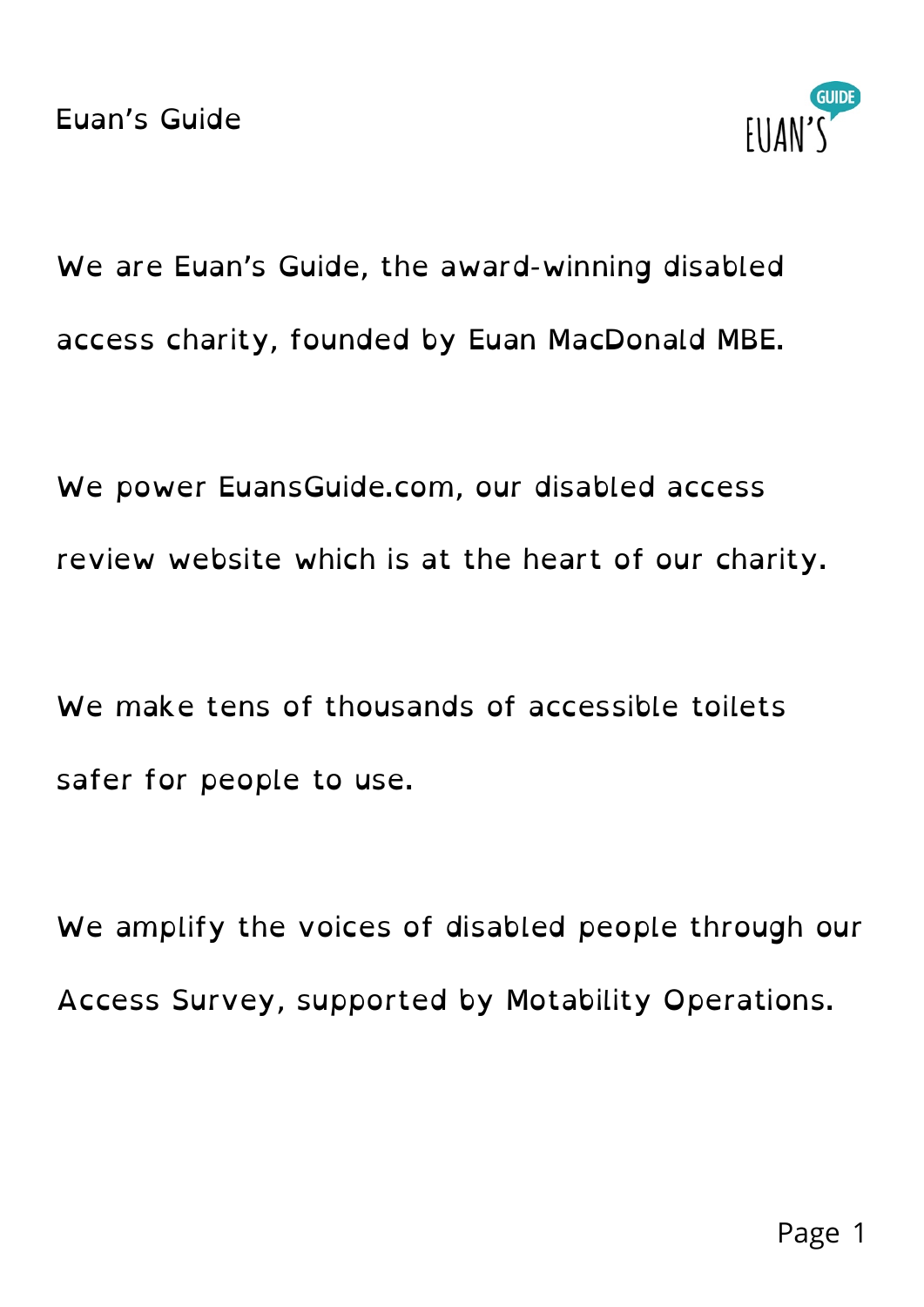## Website:

You can use the website to:

- Find new places to visit
- Share information about your experiences.

It has thousands of reviews and listings for all kinds of places, from visitor attractions, restaurants and hotels to everyday essentials like stations and shops.

Have your Say!

Can you tell us about somewhere with great disabled access?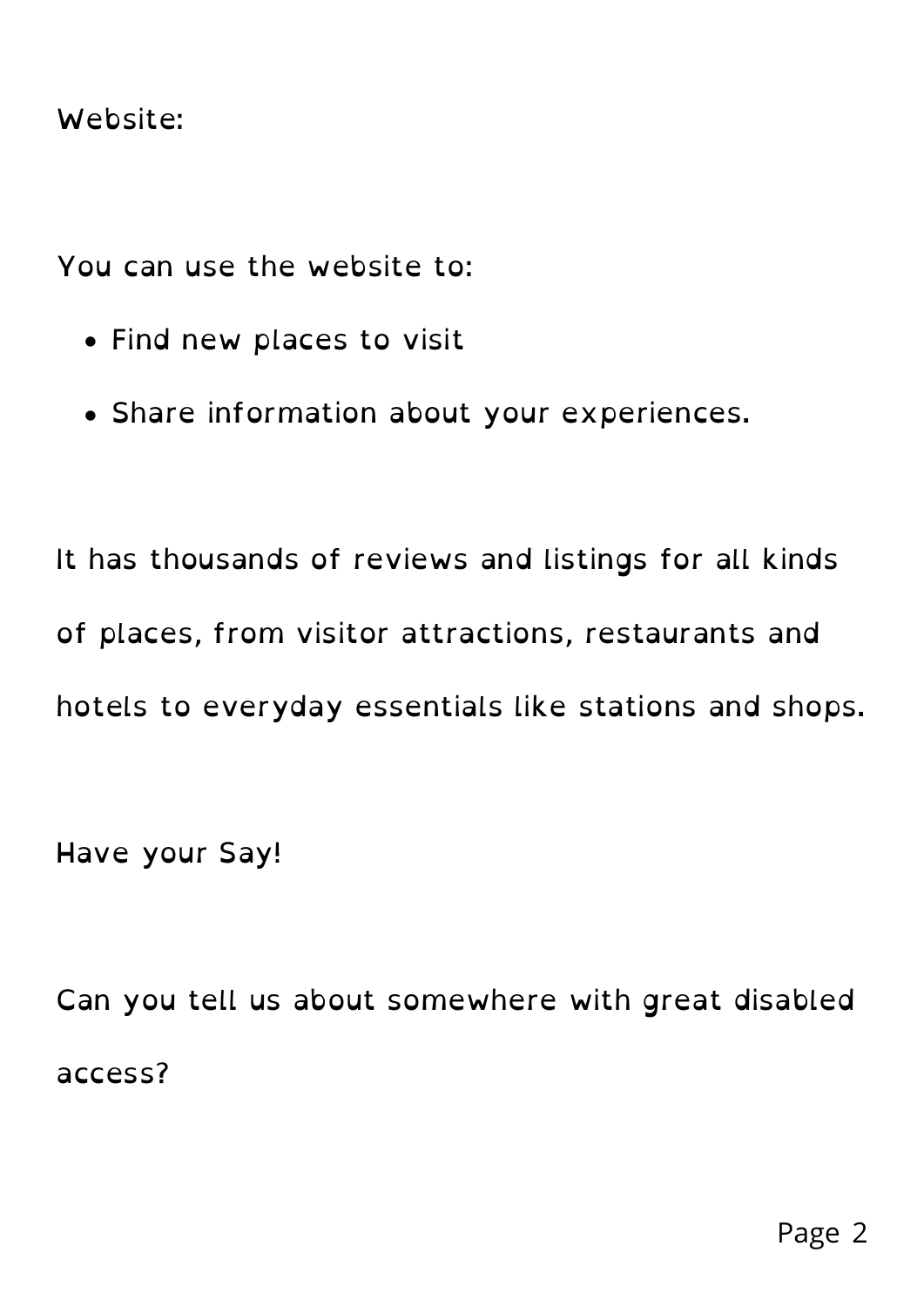Share your experiences and submit reviews to help someone else find new places to go!

You can review all sorts of places and it only takes a couple of minutes to leave your first review.

Will you help us make the world more accessible one review at a time?

Write your first review today!

www.EuansGuide.com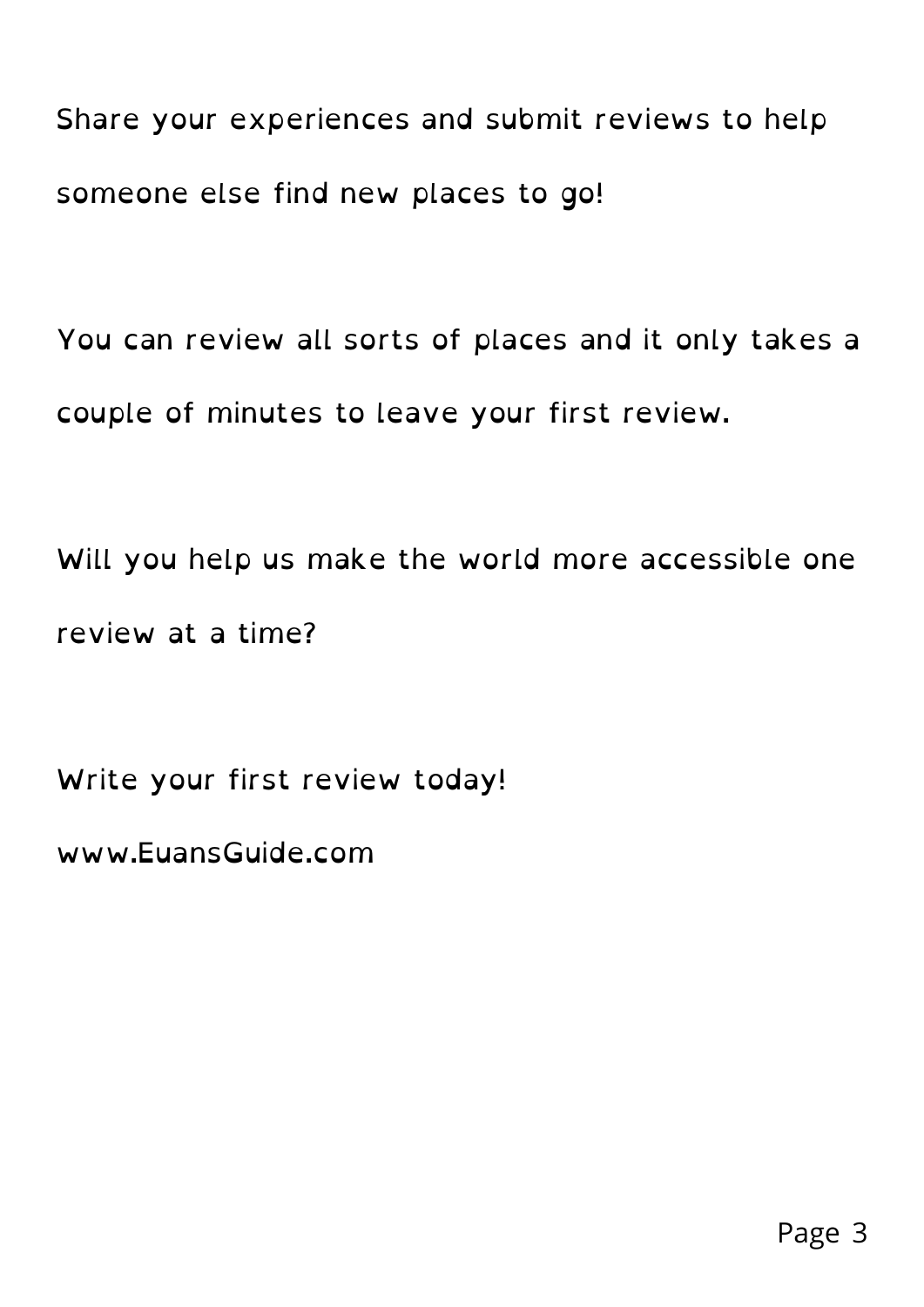Euan MacDonald MBE, Co-Founder of Euan's Guide

My family and I found that we had a limited list of accessible places that we would visit. If we wanted to try somewhere new it often became a major research project!

We knew that we were not alone. Other disabled people were only visiting a handful of places and were often struggling to find the information they needed.

I knew that a recommendation from someone with similar access requirements would be powerful enough to give me the confidence to visit somewhere